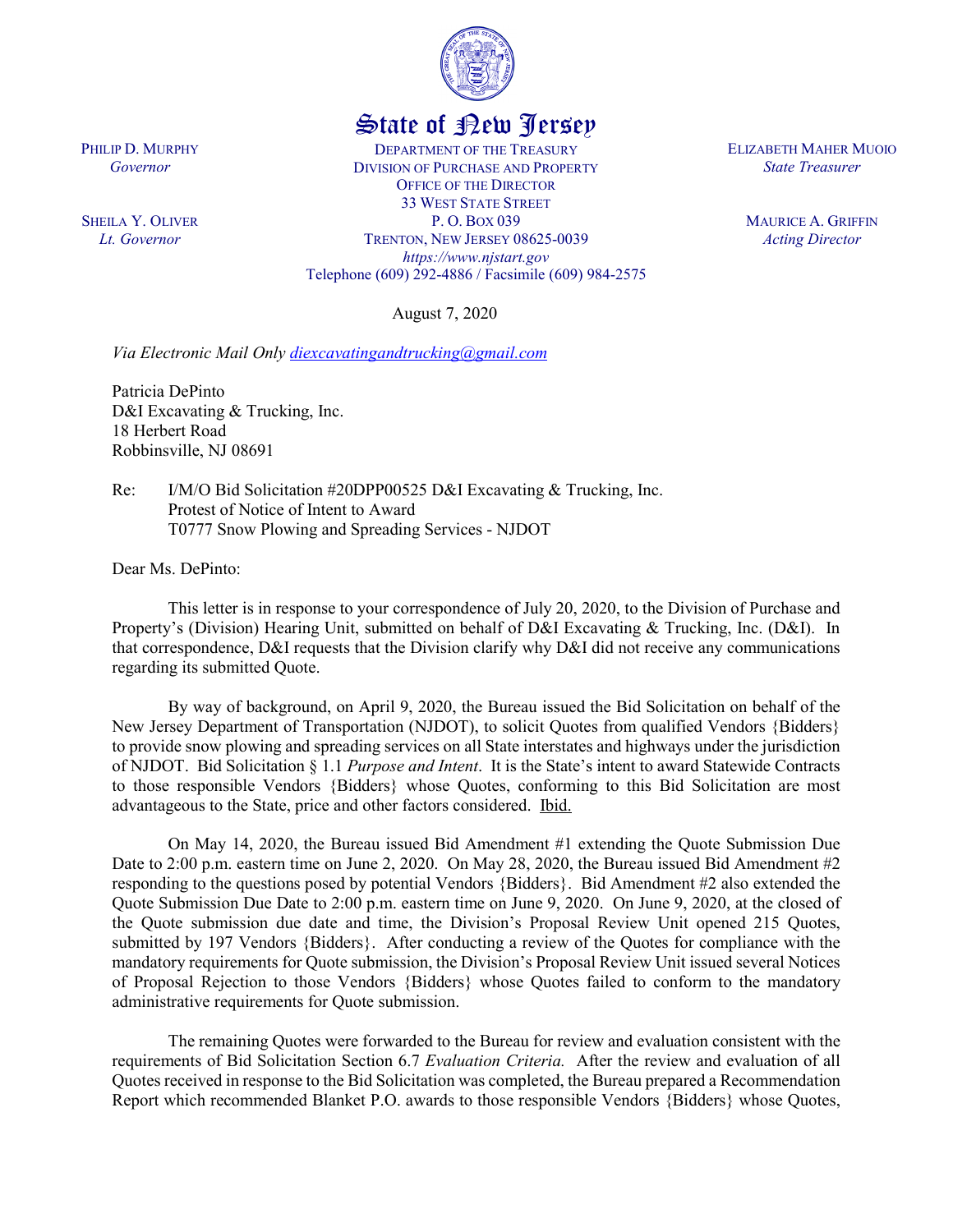conforming to the Bid Solicitation are most advantageous to the State, price and other factors considered. On July 13, 2020, the NOI was issued advising all Vendors {Bidders} that it was the State's intent to award a Blanket P.O.s consistent with the Bureau's Recommendation Report. [1](#page-1-0)

On July 20, 2020, the D&I submitted an email to the Division's Hearing Unit questioning had not received any communication regarding it submitted Quote, when other Vendors {Bidders} has received notice that the Bureau had issued the NOI.<sup>[2](#page-1-1)</sup> Specifically, D&I stated:

> I am writing this letter to protest / Contest Non Award. I submitted my bid on June 8, 2020 I received confirmation (quote # 00004652) that the bid was submitted. When I went back to check on NJ Start, It was there. Everything seemed in order. On July 14, 2020 I was told by another contractor that the bids were awarded. On July 15, 2020 I sent numerous emails to find out what happened because we did not receive any notification for the bid we submitted. The first email back from the Treasury I gave my bid  $#0004652$ . I was told when they put that number in all they could see was that the status of the bid is still Award In Process. I then proceeded to send more emails to get some answers. Then the next email stated that bid was not received. Our company D & I Excavating and Trucking has been plowing for the state for over 20 years. We have an outstanding reputation. When we are needed we have been called out for extra areas if they are shorthanded. I am hoping for complete clarification of these findings. I definitely know and can see that the bid was submitted. I hope that we will be able to somehow resolve this matter.

In consideration of D&I's protest, I have reviewed the record of this procurement, including the Bid Solicitation, the submitted Quotes, the relevant statutes, regulations, and case law. This review of the record has provided me with the information necessary to determine the facts of this matter and to render an informed Final Agency Decision on the merits of the protest. I set forth herein the Division's Final Agency Decision.

The Division's public procurement program reflects the New Jersey statutory and regulatory requirements that have been affirmed by New Jersey courts. A basic precept of the Division's governing statutes and regulations requires that Quotes must be submitted by the deadline specified in the public advertisement and website notice. N.J.A.C. 17:12-2.1 to -2.14. The Division's governing regulations further require that "[i]n order to be eligible for consideration for award of [Blanket P.O.], the bidder's [Quote] *shall* ... [b]e submitted on or before the due date and time *and at the place specified in the [Bid Solicitation*]." N.J.A.C. 17:12-2.2(a), *emphasis added*.

Consistent with the governing regulations, the Bid Solicitation specifically advised all Vendors {Bidders} of the Quote submission requirements stating:

 $\overline{\phantom{a}}$ 

<span id="page-1-0"></span><sup>&</sup>lt;sup>1</sup> The list of Vendors {Bidders} who are recommended to receive a Blanket P.O. award are listed in the Bureau's July 9, 2020 Recommendation Report.

<span id="page-1-1"></span><sup>&</sup>lt;sup>2</sup> D&I's protest was not received by the Division's Hearing Unit until August 4, 2020. D&I's original July 20, 2020 email was sent an incorrect email address, specifically DDP.protest@treas.nj.gov and not DPP. Protest@treas.nj.gov. Because D&I has attempted to timely submit its protest, the Division will accept and render a decision on D&I protest.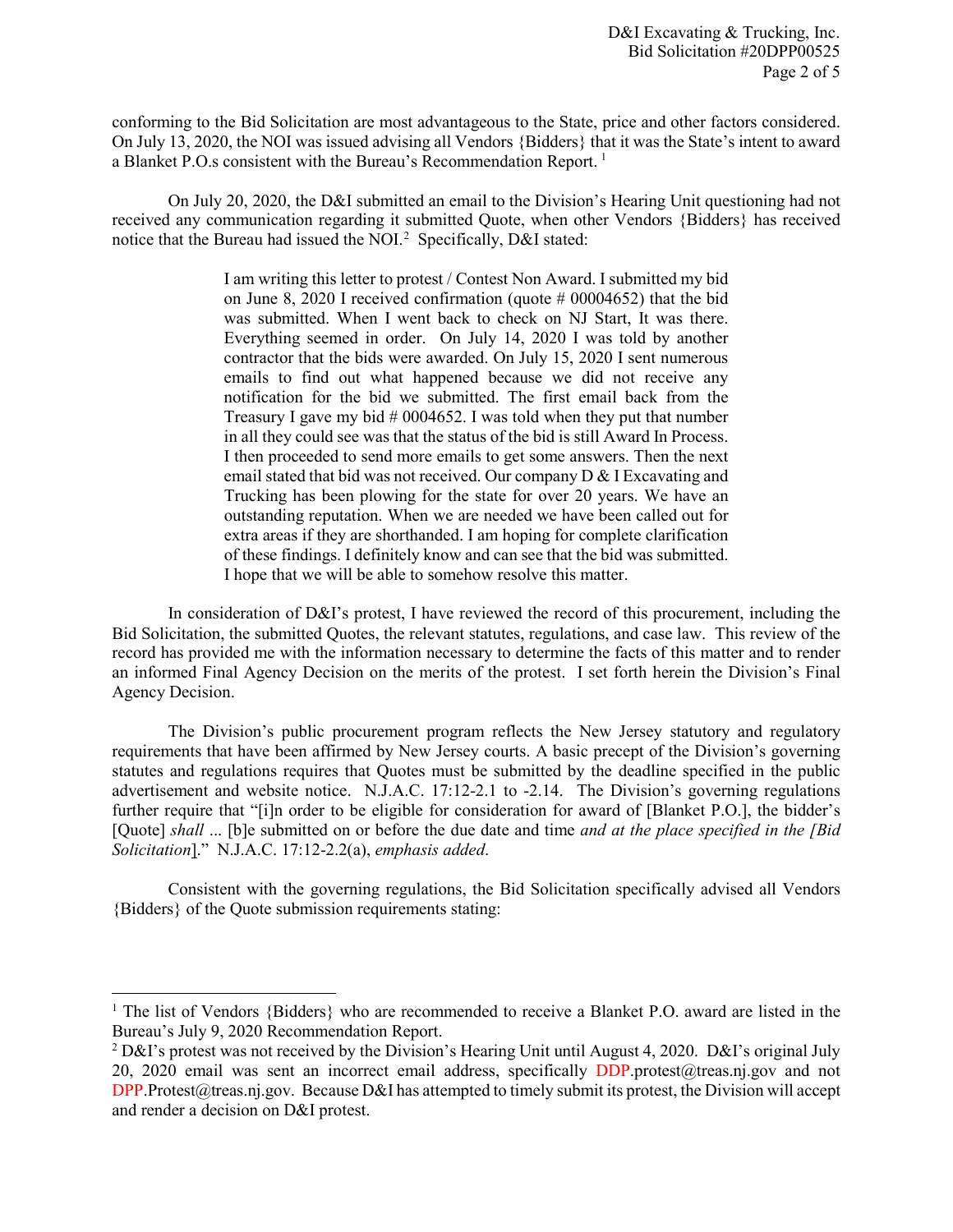## **1.3.2 SUBMISSION OF QUOTES**

In order to be considered for award, the Quote must be received by the Procurement Bureau of the Division at the appropriate location by the required time.

Vendors {Bidders} shall submit a Quote electronically through *NJSTART*.

**QUOTES NOT RECEIVED PRIOR TO THE QUOTE OPENING DEADLINE SHALL BE REJECTED. THE DATE AND TIME OF THE QUOTE OPENING ARE INDICATED ON THE BID SOLICITATION COVER SHEET AND ON THE "SUMMARY" TAB OF THE BID SOLICITATION WEBPAGE WITHIN**  *NJSTART***.** 

**IF THE QUOTE OPENING DEADLINE HAS BEEN REVISED, THE NEW QUOTE OPENING DEADLINE SHALL BE SHOWN ON THE POSTED BID AMENDMENT AND ON THE "SUMMARY" TAB OF THE BID SOLICITATION WEBPAGE WITHIN** *NJSTART***.** 

Inquiries concerning the use of *NJSTART* may be directed to [njstart@treas.nj.gov.](mailto:njstart@treas.nj.gov)

The Division will not respond to substantive questions related to the Bid Solicitation or any other Blanket P.O. via this e-mail address. For inquiries related to substantive questions refer to Section 1.3.1 (Electronic Question and Answer Period).

Additionally, the Bid Solicitation recommended that Vendors {Bidders} review the Division's Quick Reference Guides (QRG) for assistance on how to submit a Quote.

## **1.3.3 VENDOR {BIDDER} SUPPORT**

Vendors {Bidders} are strongly encouraged to visit th[e NJSTART Vendor](https://www.state.nj.us/treasury/purchase/vendor.shtml)  [Support Page,](https://www.state.nj.us/treasury/purchase/vendor.shtml) which contains Quick Reference Guides (QRGs), supporting videos, a glossary of *NJSTART* terms, and helpdesk contact information.

The Vendor {Bidder} should utilize the QRGs before attempting to submit its Quote using the *NJSTART* process. It is the Vendor's {Bidder's} responsibility to ensure that the *NJSTART* Quote and attachments have been properly submitted.

Further, Bid Solicitation Section 4.3.1 *NJSTART Submission of Quote* again stated "Vendors {Bidders} may refer to the *Vendor Registration* and *Submit a Quote* QRGs for additional instructions detailing how to enroll in *NJSTART* and submit a *NJSTART* electronic Quote. QRGs are located on the [NJSTART Vendor Support Page.](http://www.state.nj.us/treasury/purchase/njstart/vendor.shtml)" The *Submit a Quote* QRG provides Vendors {Bidders} with step by step instructions and screenshots on how to locate a Bid Solicitation, how to create a Quote and upload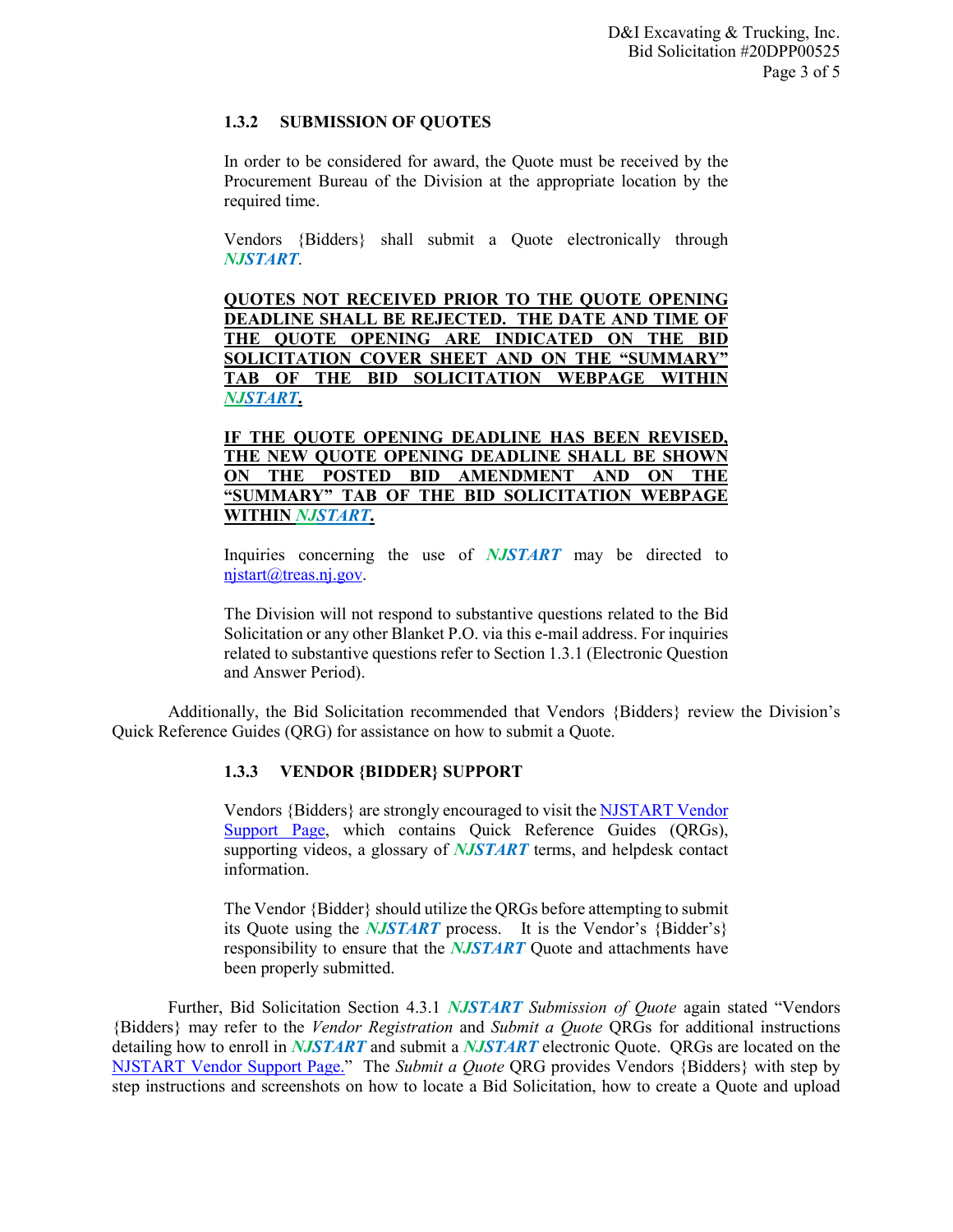attachments, and how to submit a Quote in response to that Bid Solicitation.<sup>3</sup> See QRG entitled Submit a *Quote* pgs. 10-20.

A review of the record of this procurement reveals that D&I did create a Quote and that it did hit the "Submit Quote" button.

| Quote 00004652 - D & I EXCAVATING & TRUCKING    |                                                        |                                        |                               |                          |                 |  |  |  |  |  |  |
|-------------------------------------------------|--------------------------------------------------------|----------------------------------------|-------------------------------|--------------------------|-----------------|--|--|--|--|--|--|
| Subcontractors<br>General<br>Ouestions<br>Items | Terms & Conditions<br>Attachments(1)                   | Evaluations<br>Preference<br>Reminders | <b>Back to Bld</b><br>Summary |                          |                 |  |  |  |  |  |  |
|                                                 |                                                        |                                        |                               |                          |                 |  |  |  |  |  |  |
| <b>Header Information</b>                       |                                                        |                                        |                               |                          |                 |  |  |  |  |  |  |
| Quote #:                                        | 00004652                                               | Rid #                                  | 20DPP00525                    | Status:                  | Submitted       |  |  |  |  |  |  |
| <b>Organization:</b>                            | Division of Purchase and Property                      |                                        |                               |                          |                 |  |  |  |  |  |  |
| <b>Description:</b>                             | T0777 - Snow Plowing and<br>Spreading Services - NJDOT | <b>Delivery Days:</b>                  | 0                             | <b>Discount Percent:</b> | 0.0             |  |  |  |  |  |  |
| <b>Bid Flag:</b>                                | No                                                     | <b>Alternate Bid:</b>                  | No                            | <b>Shipping Terms:</b>   |                 |  |  |  |  |  |  |
| <b>Freight Terms:</b>                           |                                                        |                                        |                               |                          |                 |  |  |  |  |  |  |
| <b>Ship Via Terms:</b>                          |                                                        | <b>Payment Term:</b>                   |                               |                          |                 |  |  |  |  |  |  |
| <b>Promised Date</b>                            |                                                        | <b>Info Contact:</b>                   |                               | <b>Quote Total</b>       | \$0.00          |  |  |  |  |  |  |
| Comment:                                        |                                                        |                                        |                               |                          |                 |  |  |  |  |  |  |
| <b>Date Last Updated:</b>                       | 06/08/2020 07:37:17 PM                                 | <b>User Last Updated:</b>              | Damiano Depinto               | <b>User Created:</b>     | Damiano Depinto |  |  |  |  |  |  |
| <b>Print format:</b>                            | Ouote                                                  |                                        |                               |                          |                 |  |  |  |  |  |  |
| Vendor has not reviewed terms & conditions.     |                                                        |                                        |                               |                          |                 |  |  |  |  |  |  |
| <b>Bid Acknowledgements:</b>                    |                                                        |                                        |                               |                          |                 |  |  |  |  |  |  |

However, in completing its submission, as shown on the screenshot below, D&I designated its Quote as a "No Bid":

| Quote 00004652 - D & I EXCAVATING & TRUCKING                     |             |  |                                                                            |  |  |  |           |         |                    |  |
|------------------------------------------------------------------|-------------|--|----------------------------------------------------------------------------|--|--|--|-----------|---------|--------------------|--|
| General<br>Items                                                 | Questions   |  | Subcontractors Terms & Conditions Attachments(1) Evaluations Preference    |  |  |  | Reminders | Summary | <b>Back to Bld</b> |  |
| <b>General</b><br>This is a "No Bid" quote.                      | Evaluations |  | 1 Discount only quotes indicate discount amount off of list catalog price. |  |  |  |           |         |                    |  |
| Copyright @ 2020 Periscope Holdings, Inc. - All Rights Reserved. |             |  |                                                                            |  |  |  |           |         |                    |  |

Importantly, the QRG notes the following with respect to a Vendor's {Bidder's} selection of a Quote as "No Bid", "*Note: if the Vendor {Bidder} checks "No Bid" the Quote will NOT be submitted nor appear in the Bid Tab after opening.*" *See* QRG entitled *Submit a Quote* p. 11, *emphasis in the original*.

The responsibility for ensuring that all necessary forms and other submittals are properly completed, and/or uploaded into *NJSTART*, and for ensuring that a Quote has been submitted, necessarily and appropriately rests solely with the Vendor {Bidder}. Bid Solicitation § 1.4.2 *Vendor {Bidder} Responsibility*. Although the Division has broad discretion to select among qualified and responsive bidders in public contracting matters, the discretion afforded to the Director, "is not limitless. 'In line with the policy goal of thwarting favoritism, improvidence, extravagance, and corruption, the Division may not award a contract to a bidder whose proposal deviates materially from the RFP's requirements.'" 17DPP00144, 454 N.J. Super. at 559 (quoting Barrick v. State, 218 N.J. 247, 258-59 (2014)). For that reason, the Division's governing regulations mandate stringent enforcement to maintain the equal footing of all Bidders and to ensure the integrity of the State's bidding process. Notably, "to be eligible for consideration for award of contract, the bidder's proposal shall conform to the following requirements or

l

<span id="page-3-0"></span><sup>3</sup> <https://www.state.nj.us/treasury/purchase/njstart/pdf/Create-a-Quote.pdf>